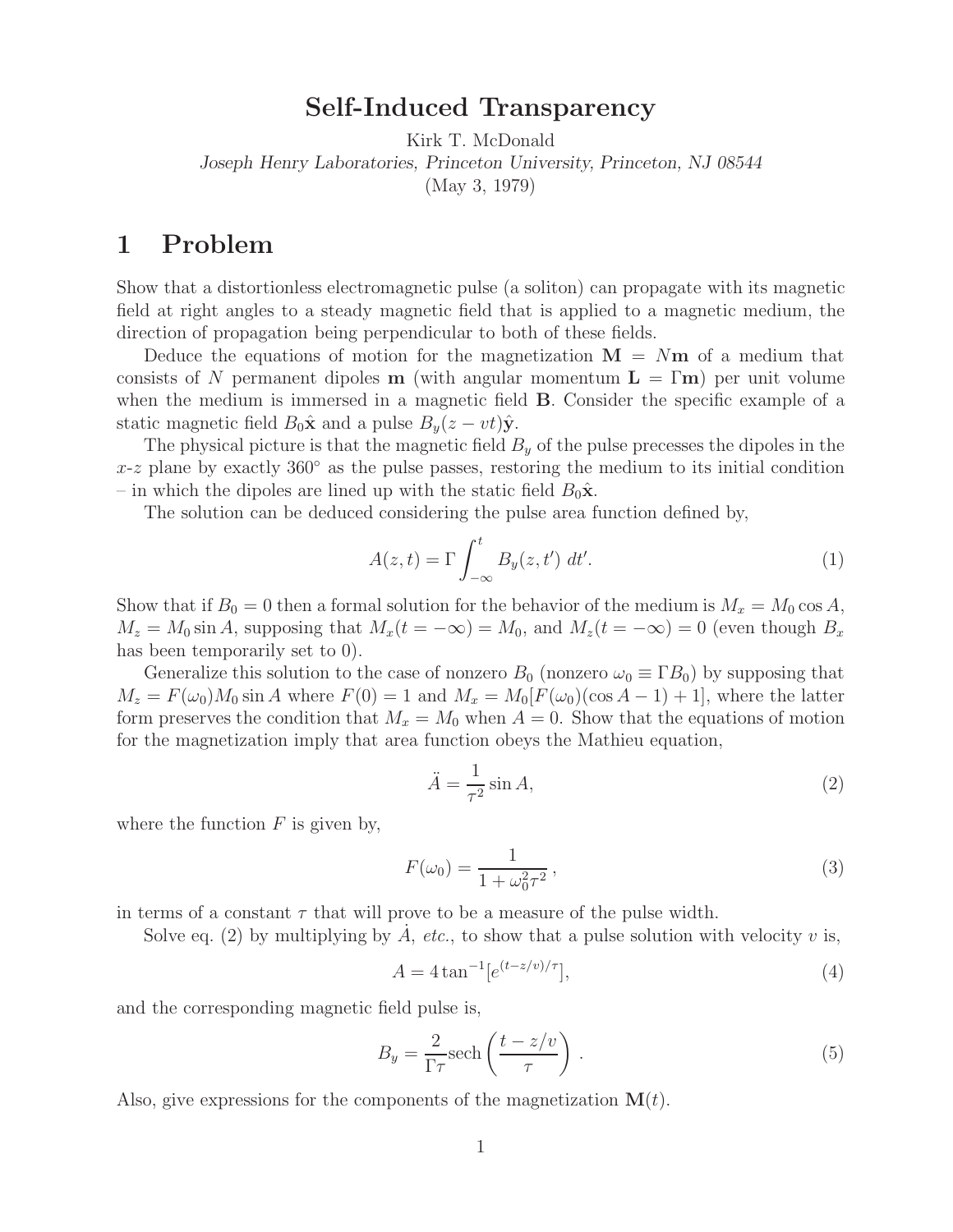## **2 Solution**

The phenomenon of self-induced transparency for electromagnetic pulses in a magnetic medium was first analyzed and demonstrated in the laboratory by McCall and Hahn [1]. See also [2].

As in the related problem of wave amplification in a magnetic medium [3], we note that when a magnetic dipole **m** is subject to a magnetic field **B** it experiences a torque  $\mathbf{m} \times \mathbf{B}$ that precesses the angular momentum  $\mathbf{L} = \mathbf{m}/\Gamma$ , where  $\Gamma = m/L$  is the gryomagnetic ratio of the dipole. If the magnetic dipoles are electrons, then  $\Gamma = e/2m_ec \approx 10^7 \text{ Hz/gauss}$ , where e and  $m_e$  are the charge and mass of the electron, and c is the speed of light. Thus,

$$
\mathbf{m} \times \mathbf{B} = \frac{d\mathbf{L}}{dt} = \frac{1}{\Gamma} \frac{d\mathbf{m}}{dt}.
$$
 (6)

The equation of motion of a single moment is,

$$
\frac{d\mathbf{m}}{dt} = \Gamma \mathbf{m} \times \mathbf{B},\tag{7}
$$

so the equation of motion for the magnetization  $M = Nm$  is therefore,

$$
\frac{d\mathbf{M}}{dt} = \Gamma \mathbf{M} \times \mathbf{B}.\tag{8}
$$

For a magnetic field  $B_x\hat{\mathbf{x}} + B_y(t)\hat{\mathbf{y}}$ , the components of eq. (8) are,

$$
\frac{dM_x}{dt} = -\Gamma B_y M_z,\tag{9}
$$

$$
\frac{dM_y}{dt} = \Gamma B_x M_z \equiv \omega_0 M_z \tag{10}
$$

$$
\frac{dM_z}{dt} = \Gamma(B_y M_x - B_x M_y) = \Gamma B_y M_x - \omega_0 M_y, \qquad (11)
$$

where  $\omega_0 \equiv \Gamma B_x$ .

The hint is to consider the pulse area function,

$$
A(z,t) = \Gamma \int_{-\infty}^{t} B_y(z,t') dt',
$$
\n(12)

whose time derivatives are,

$$
\dot{A} = \Gamma B_y, \qquad \ddot{A} = \Gamma \dot{B}_y. \tag{13}
$$

First we consider the case that  $\omega_0 = 0$ , for which the equations of motion (9)-(11) reduce to,

$$
\dot{M}_x = -\Gamma B_y M_z, \qquad M_y = \text{const.}, \qquad \dot{M}_z = \Gamma B_y M_x. \tag{14}
$$

We readily find two solutions for  $M_x$  and  $M_z$ ,

$$
M_x = M_0 \sin A, \qquad M_z = -M_0 \cos A,\tag{15}
$$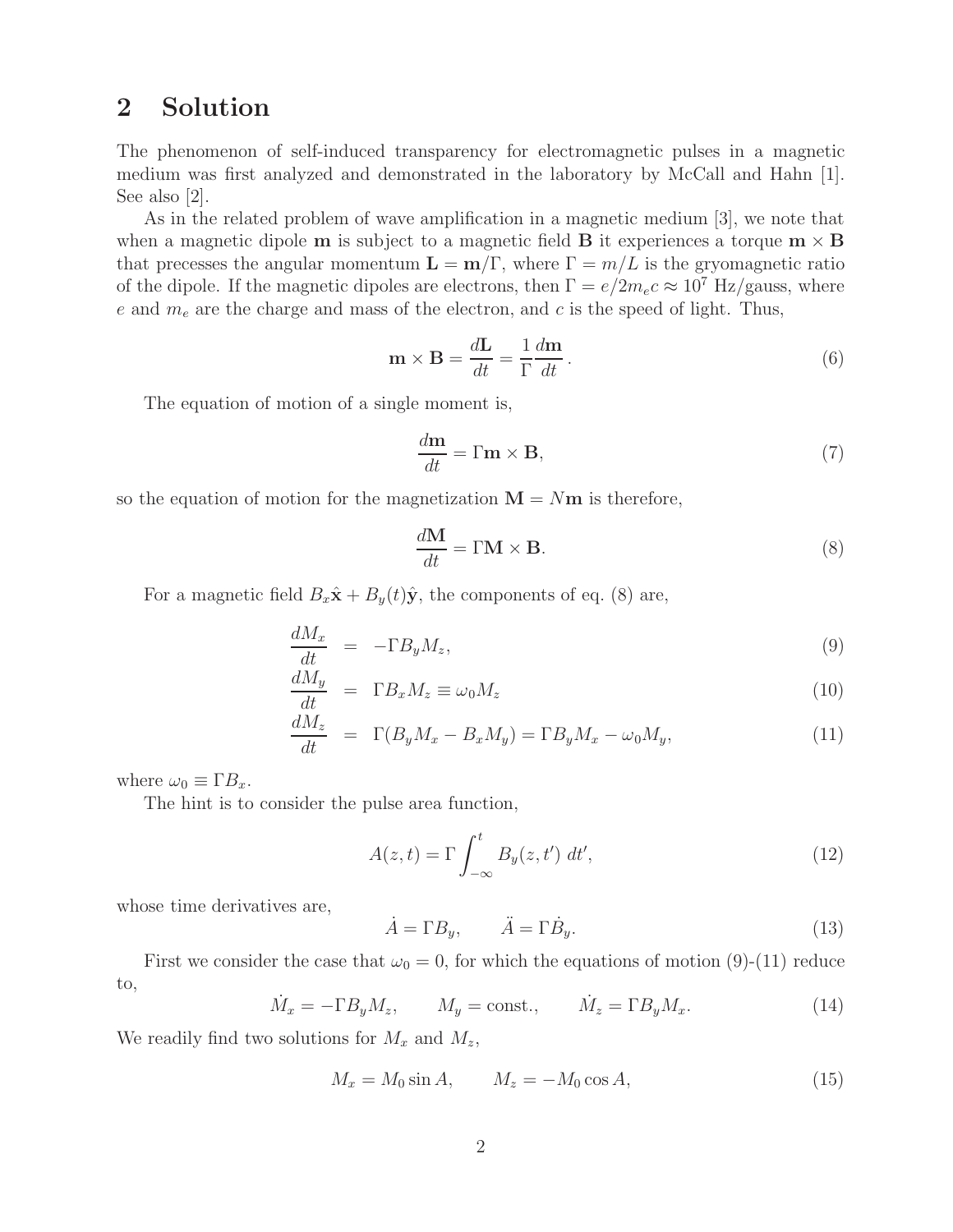and,

$$
M_x = M_0 \cos A, \qquad M_z = M_0 \sin A. \tag{16}
$$

We seek a pulse solution for  $B_y$ , so  $A(z, t = -\infty) = 0$  for any finite z, with the initial (and final) condition that the magnetization is aligned along the x axis, *i.e.*,  $M_x(t = -\infty) = M_0$ and  $M_z(t = -\infty) = 0$ . Clearly, the solution (16) is of the desired character.

Turning to the case of nonzero  $B_0$ , *i.e.*, nonzero  $\omega_0$ , we extrapolate solution (16) by supposing that,

$$
M_z = F(\omega_0) M_0 \sin A,\tag{17}
$$

where  $F(0) = 1$ . A related trial solution for  $M_x$  is,

$$
M_x = M_0[F(\omega_0)(\cos A - 1) + 1],
$$
\n(18)

which preserves the initial condition that  $M_x(t = -\infty) = M_0$ .

To verify these trial solutions, we differentiate eq.  $(11)$  and combine with eqs.  $(9)-(10)$ and (13),

$$
\ddot{M}_z = \Gamma \dot{B}_y M_x + \Gamma B_y \dot{M}_x - \omega_0 \dot{M}_y = \ddot{A} M_x - \Gamma^2 B_y^2 M_z - \omega_0^2 M_z \n= M_0 \ddot{A} [F(\cos A - 1) + 1] - M_0 \dot{A}^2 F \sin A - M_0 \omega_0^2 F \sin A.
$$
\n(19)

But also,

$$
\ddot{M}_z = \frac{d^2}{dt^2} (FM_0 \sin A) = \frac{d}{dt} (FM_0 \dot{A} \cos A) = FM_0 \ddot{A} \cos A - FM_0 \dot{A}^2 \sin A.
$$
 (20)

Combing eqs. (19) and (20) we find,

$$
\ddot{A} = \frac{\omega_0^2 F}{1 - F} \sin A = \frac{1}{\tau^2} \sin A,\tag{21}
$$

where the constant  $\tau$  is defined by,

$$
\frac{1}{\tau^2} = \frac{\omega_0^2 F}{1 - F}, \quad \text{and so} \quad F(\omega_0) = \frac{1}{1 + \omega_0^2 \tau^2}, \tag{22}
$$

which obeys  $F(0) = 1$  as required.

It turns out that we do not need the most general solution of the Mathieu equation (21). It suffices to use the particular solution found on multiplying eq.  $(21)$  by A,

$$
\dot{A}\ddot{A} = \frac{1}{\tau^2}\dot{A}\sin A,\tag{23}
$$

which integrates to,

$$
\frac{\dot{A}^2}{2} = K - \frac{\cos A}{\tau^2}.\tag{24}
$$

The pulse area A and its time derivative vanish at  $t = -\infty$  for any finite z, so the constant of integration is  $K = 1/\tau^2$ . Thus,

$$
\frac{\dot{A}^2}{2} = \frac{1 - \cos A}{\tau^2} = \frac{2}{\tau^2} \sin^2 \frac{A}{2} \,. \tag{25}
$$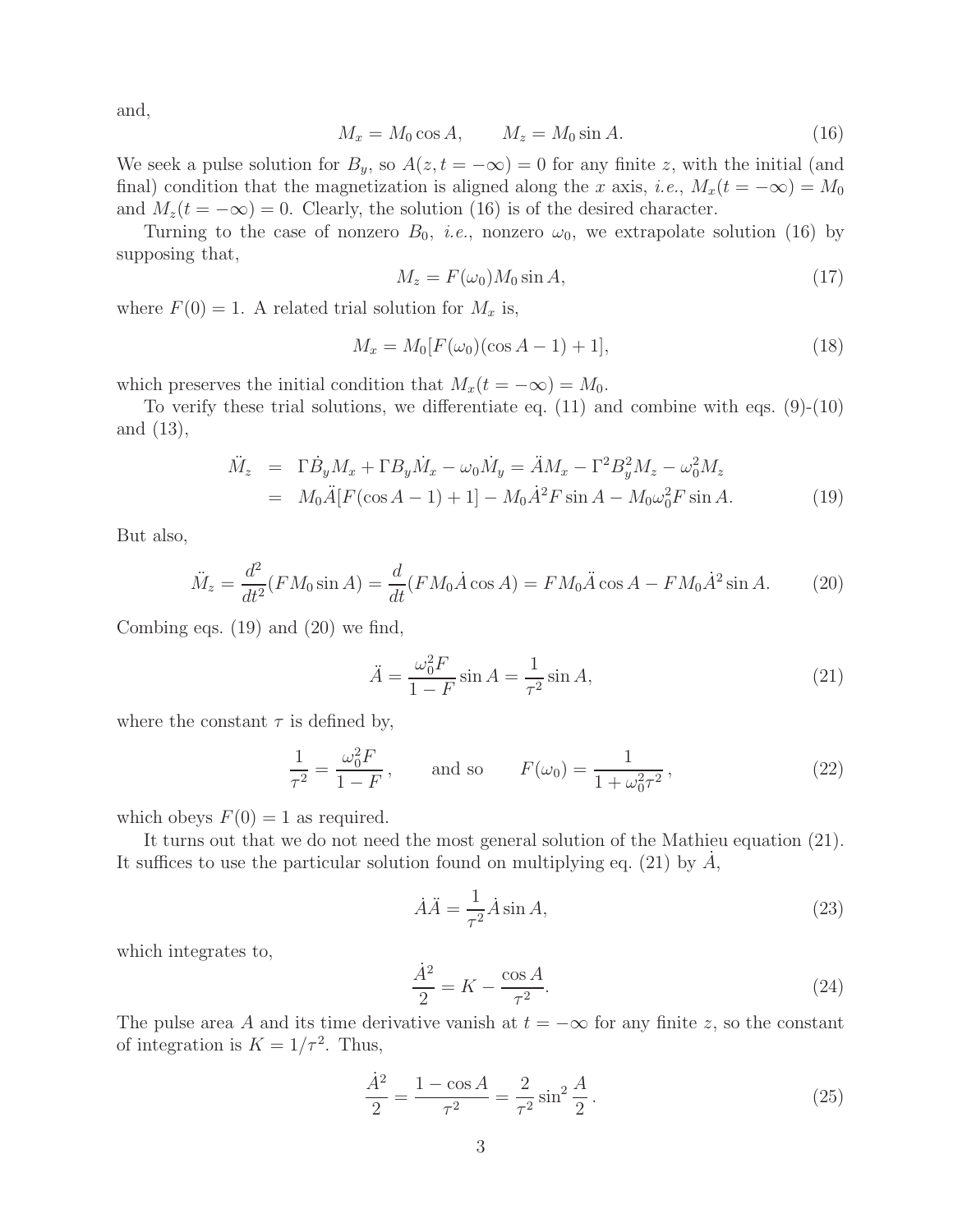Taking the square root, we have,

$$
\frac{\dot{A}}{2} = \frac{1}{\tau} \sin \frac{A}{2},\qquad(26)
$$

or,

$$
\frac{d(A/2)}{\sin(A/2)} = \frac{dt}{\tau},\qquad(27)
$$

which integrates to,

$$
\ln[\tan(A/4)] = \frac{t}{\tau} + K.\tag{28}
$$

A clever trick is to evaluate the integration constant K at the time  $t_0(z)$  such that half the pulse has arrived at position z:  $A(t_0) = A_{\text{max}}/2$ . If we define  $A_{\text{max}}$  to be  $2\pi$ , a compact solution is obtained. Thus,

$$
A(t_0) = \pi, \qquad \tan \frac{A(t_0)}{4} = 1,\tag{29}
$$

$$
\ln[\tan(A(t_0)/4)] = 0 = \frac{t_0}{\tau} + K,\tag{30}
$$

so  $K = -t_0/\tau$ . The solution (30) is now,

$$
\ln[\tan(A/4)] = \frac{t - t_0}{\tau},\tag{31}
$$

so,

$$
\tan\frac{A}{4} = e^{(t-t_0)/\tau},
$$
\n(32)

and,

$$
A = 4 \tan^{-1} [e^{(t-t_0)/\tau}]. \tag{33}
$$

Since we desire a solution that describes a traveling pulse with velocity  $v$ , we identify  $t_0$  at point z as  $z/v$ , and write,

$$
A = 4 \tan^{-1} f
$$
, with  $f = e^{(t - z/v)/\tau}$ . (34)

We see that  $\tau$  is the characteristic width of the pulse (although this is even clearer once we have deduced eq. (45).)

To evaluate the components of the magnetization **M**, we need explicit forms for sin A and  $\cos A$ , which will also permit a confirmation that the solution (34) satisfies the Mathieu equation (21).

Since  $tan(A/4) = f$ , we have,

$$
\cos^2 \frac{A}{4} = \frac{1}{1+f^2}
$$
, and  $\sin^2 \frac{A}{4} = \frac{f^2}{1+f^2}$ . (35)

Then,

$$
\sin A = 2 \sin \frac{A}{2} \cos \frac{A}{2} = 4 \sin \frac{A}{4} \cos \frac{A}{4} \left( \cos^2 \frac{A}{4} - \sin^2 \frac{A}{4} \right)
$$
  
=  $4 \sqrt{\frac{f^2}{1 + f^2} \cdot \frac{1}{1 + f^2}} \left( \frac{1 - f^2}{1 + f^2} \right) = 4 \frac{f(1 - f^2)}{(1 + f^2)^2} = 4 \frac{\frac{1}{f} - f}{(\frac{1}{f} + f)^2}$   
=  $-2 \tanh \left( \frac{t - z/v}{\tau} \right) \operatorname{sech} \left( \frac{t - z/v}{\tau} \right).$  (36)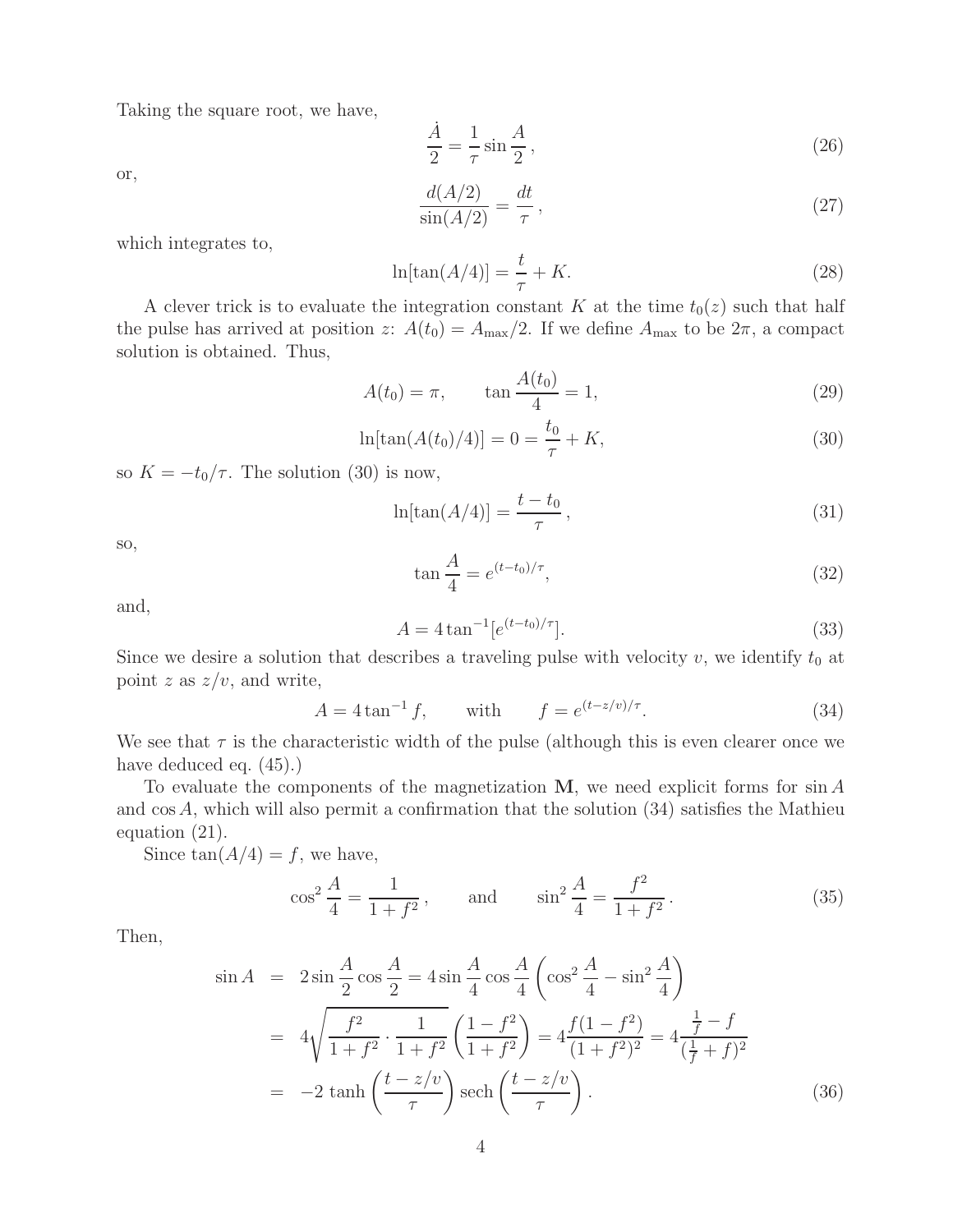Likewise,

$$
\cos A = 1 - 2\sin^2\frac{A}{2} = 1 - 8\sin^2\frac{A}{4}\cos^2\frac{A}{4} = 1 - \frac{8f^2}{(1+f^2)^2} = 1 - \frac{8}{(\frac{1}{f}+f)^2}
$$

$$
= 1 - 2\,\text{sech}^2\left(\frac{t-z/v}{\tau}\right). \tag{37}
$$

Also,

$$
\dot{A} = \frac{4}{1+f^2}\dot{f} = \frac{4}{\tau}\frac{f}{1+f^2} = \frac{4}{\tau}\frac{1}{\frac{1}{f}+f} = \frac{2}{\tau}\text{sech}\left(\frac{t-z/v}{\tau}\right),\tag{38}
$$

noting that  $\dot{f} = f/\tau$ . Hence,

$$
\ddot{A} = \frac{4}{\tau} \left( \frac{\dot{f}}{1+f^2} - \frac{2f^2 \dot{f}}{(1+f^2)^2} \right) = \frac{4}{\tau^2} \frac{f(1-f^2)}{(1+f^2)^2} = \frac{\sin A}{\tau^2},\tag{39}
$$

in agreement with eq. (21).

The components of the time-dependent magnetization are obtained as follows:

$$
\frac{M_x}{M_0} = 1 + F(\cos A - 1) = 1 - 2F \text{ sech}^2\left(\frac{t - z/v}{\tau}\right). \tag{40}
$$

We see that  $M_x(t = +\infty) = 1$ , and  $M_x(0) \approx -1$  for  $\omega_0 \tau \gg 1$  ( $F \approx 1$ ).

$$
\frac{M_z}{M_0} = F \sin A = -2F \tanh\left(\frac{t - z/v}{\tau}\right) \operatorname{sech}\left(\frac{t - z/v}{\tau}\right). \tag{41}
$$

In the limit that  $\omega_0 \tau \ll 1$  ( $F \approx 1$ ), we have,

$$
\frac{M_x^2 + M_z^2}{M_0^2} \approx 1 - 4 \operatorname{sech}^2\left(\frac{t - z/v}{\tau}\right) + 4 \operatorname{sech}^4\left(\frac{t - z/v}{\tau}\right)
$$

$$
+ 4 \tanh^2\left(\frac{t - z/v}{\tau}\right) \operatorname{sech}^2\left(\frac{t - z/v}{\tau}\right)
$$

$$
= 1. \tag{42}
$$

The behavior of the magnetization in the  $x-z$  plane is essentially a single revolution about the y axis, beginning and ending with  $M_x = M_0$ ,  $M_z = 0$ , and with  $M_x = -M_0$  at the position of the peak of the traveling pulse.

To find  $M_y$  we use eq. (11) for  $M_z$  together with eqs. (13), (17)-(18), (22) and (38):

$$
\omega_0 M_y = \Gamma B_y M_x - \dot{M}_z = \Gamma B_y M_0 [1 + F(\cos A - 1)] - F \dot{A} \cos A = \Gamma B_y M_0 (1 - F)
$$
  
=  $\Gamma B_y \omega_0^2 \tau^2 F M_0 = \omega_0^2 \tau^2 F M_0 \dot{A} = 2\omega_0^2 \tau F M_0 \text{ sech}\left(\frac{t - z/v}{\tau}\right).$  (43)

Thus,

$$
M_y = 2\omega_0 \tau F M_0 \text{ sech}\left(\frac{t - z/v}{\tau}\right),\tag{44}
$$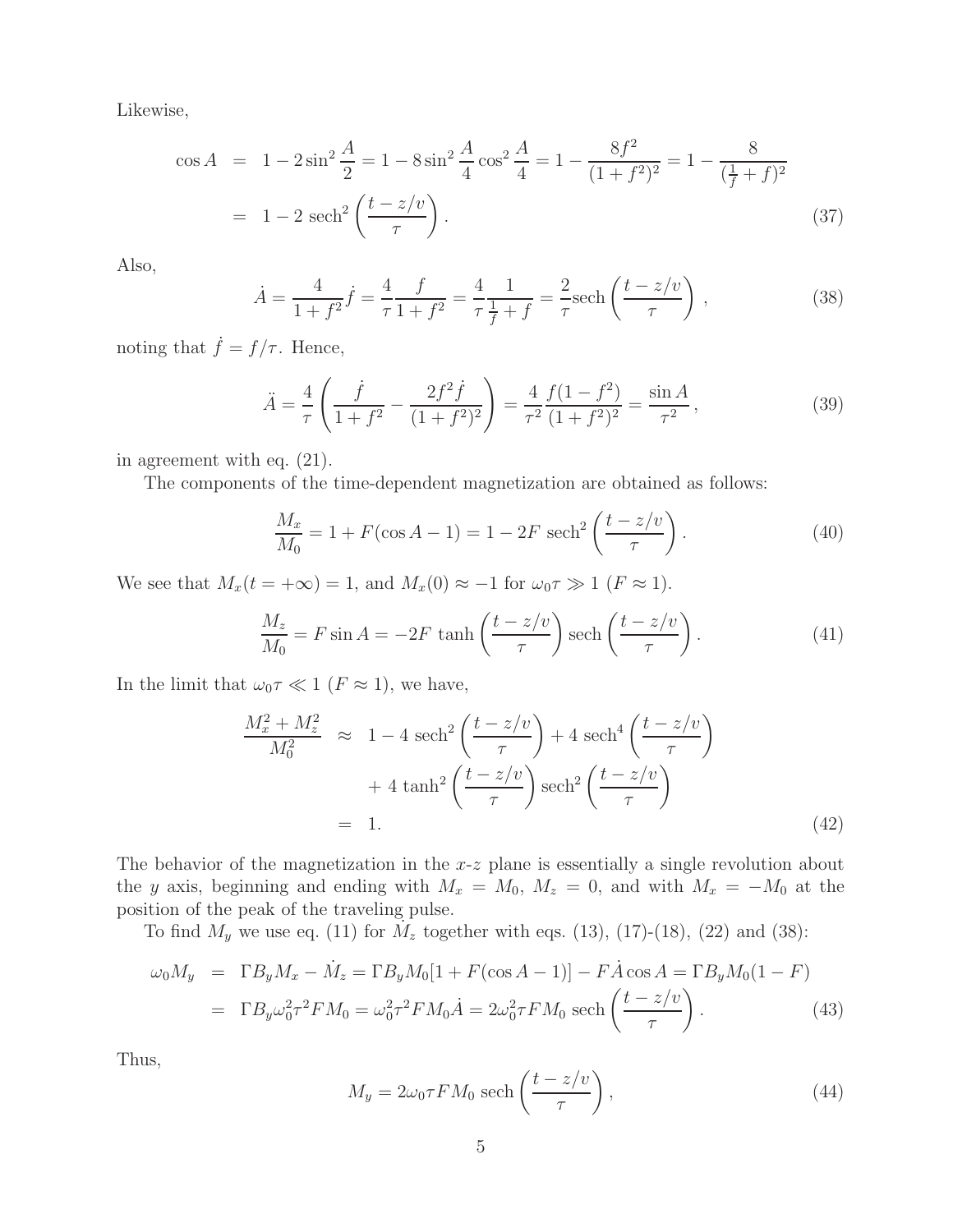and,

$$
B_y = \frac{M_y}{\Gamma \omega_0 \tau^2 F M_0} = \frac{2}{\Gamma \tau} \text{sech}\left(\frac{t - z/v}{\tau}\right) = \frac{2B_0}{\omega_0 \tau} \text{sech}\left(\frac{t - z/v}{\tau}\right). \tag{45}
$$

This hyperbolic secant pulse propagates without distortion or attenuation, with the leading "edge" of the pulse putting energy into the medium by flipping the magnetic dipoles, and the trailing edge of the pulse extracting the same energy by flipping the dipoles back to their original position.

Since  $M_y$  is proportional to  $B_y$ , we see that the equations of motion (9)-(11) are nonlinear. The pulse height of the soliton wave (45) cannot be chosen arbitrarily, as in linear wave propagation, but must be inversely proportional to the pulsewidth  $\tau$ . In the intersting limit that  $\omega_0 \tau \ll 1$ , *i.e.*, where the pulse width is short compared to the Larmor precession period, the peak field strength of the pulse is large compared to the static field  $B_0$  although the wave magnetization  $M_y$  is small compared to  $M_0$ .

From Faraday's law, we deduce that the electric field of the pulse is in the  $x$  direction, with,

$$
E_x = \frac{v}{c} B_y. \tag{46}
$$

Taking the curl of the fourth Maxwell equation (assuming the medium to have dielectric constant  $\epsilon = 1$ , we find,

$$
\nabla^2 \mathbf{H} - \nabla (\nabla \cdot \mathbf{H}) = \frac{1}{c^2} \frac{\partial^2 \mathbf{B}}{\partial t^2}.
$$
 (47)

Since,

$$
H_y = B_y - 4\pi M_y = (1 - 4\pi \Gamma \omega_0 \tau^2 F M_0) B_y = \left(1 - 4\pi \omega_0^2 \tau^2 F \frac{M_0}{B_0}\right) B_y,
$$
 (48)

the y component of eq.  $(47)$  tells us that,

$$
\frac{v}{c} = \sqrt{1 - 4\pi\omega_0^2 \tau^2 F \frac{M_0}{B_0}}.
$$
\n(49)

The ratio of  $M_0$  to  $B_0$  in a magnetic medium can be as large as the effective permeability, *i.e.*, of order 10<sup>3</sup>. In practice, not only is  $\omega_0 \tau \ll 1$ , but also  $\omega_0^2 \tau^2 M_0/B_0 \ll 1$ , so the soliton velocity  $v$  is approximately  $c$ .

## **References**

[1] S.L. McCall and E.L. Hahn, *Self-Induced Transparency by Pulsed Coherent Light*, Phys. Rev. Lett. **18**, 908 (1967),

http://kirkmcd.princeton.edu/examples/optics/mccall\_prl\_18\_908\_67.pdf *Pulse-Area-Pulse-Energy Description of a Traveling-Wave Laser Amplifier*, Phys. Rev. A **2**, 861  $(1970)$ , http://kirkmcd.princeton.edu/examples/optics/mccall\_pra\_2\_861\_70.pdf

[2] G.L. Lamb, Jr, *Analytical Descriptions of Ultrashort Optical Pulse Propagation in a Resonant Medium*, Rev. Mod. Phys. **43**, 99 (1971), http://kirkmcd.princeton.edu/examples/optics/lamb\_rmp\_43\_99\_71.pdf